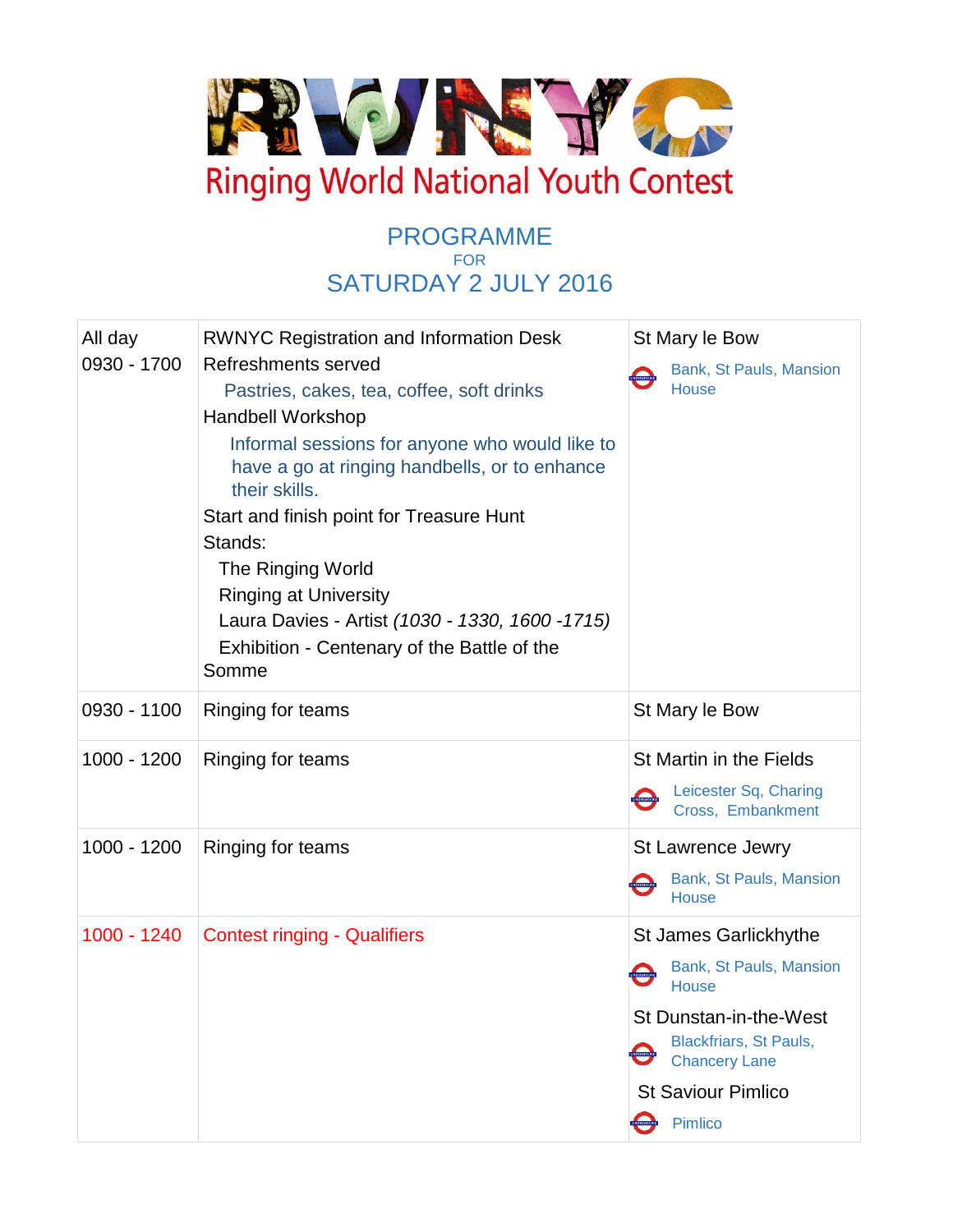| 1000 - 1400 | Guided tours of the ringing room and bells<br>Numbers limited due to Cathedral security and<br>safeguarding regulations. Strictly by prior<br>arrangement with team leaders (who should have<br>already received details from the Contest<br>Organiser) | <b>St Paul's Cathedral</b><br>St Paul's, Mansion House                  |
|-------------|---------------------------------------------------------------------------------------------------------------------------------------------------------------------------------------------------------------------------------------------------------|-------------------------------------------------------------------------|
| 1100-1300   | Workshop - Ringing Changes on 12<br>The workshop will focus on Plain Hunt on 11/12,<br>Grandsire Cinques, Little Bob Maximus and<br>Cambridge S Maximus. Aimed at young ringers<br>who can already ring changes on 8 bells<br>confidently.              | St Magnus the Martyr<br>Monument                                        |
| 1300 - 1400 | Ringing for teams                                                                                                                                                                                                                                       | St Mary le Bow                                                          |
| 1315 approx | List of teams in Final posted                                                                                                                                                                                                                           | St Mary le Bow                                                          |
| 1300 - 1500 | Ringing for teams                                                                                                                                                                                                                                       | St James Garlickhythe<br><b>Mansion House</b>                           |
| 1400 - 1600 | <b>Contest ringing - Final</b>                                                                                                                                                                                                                          | St Olave, Hart St<br><b>Tower Hill</b>                                  |
| 1400 - 1630 | Ringing for teams                                                                                                                                                                                                                                       | St James, Bermondsey<br><b>Bermondsey</b>                               |
| 1400 - 1630 | Open ringing as part of the Southwark Festival                                                                                                                                                                                                          | Charmborough Ring,<br>Southwark Park.<br>Bermondsey, Canada<br>Water    |
| 1400 - 1630 | Ringing for teams                                                                                                                                                                                                                                       | St Mary, Rotherhithe<br><b>Canada Water</b><br>Rotherhithe (Overground) |
| 1400 - 1630 | Ringing for teams                                                                                                                                                                                                                                       | <b>Christ Church, Spitalfields</b><br><b>Liverpool St</b>               |
| 1400 - 1630 | Ringing for teams                                                                                                                                                                                                                                       | St Botolph, Bishopsgate<br><b>Liverpool St</b>                          |
| 1400 - 1630 | Ringing for teams                                                                                                                                                                                                                                       | St George in the East<br>Shadwell (DLR)                                 |